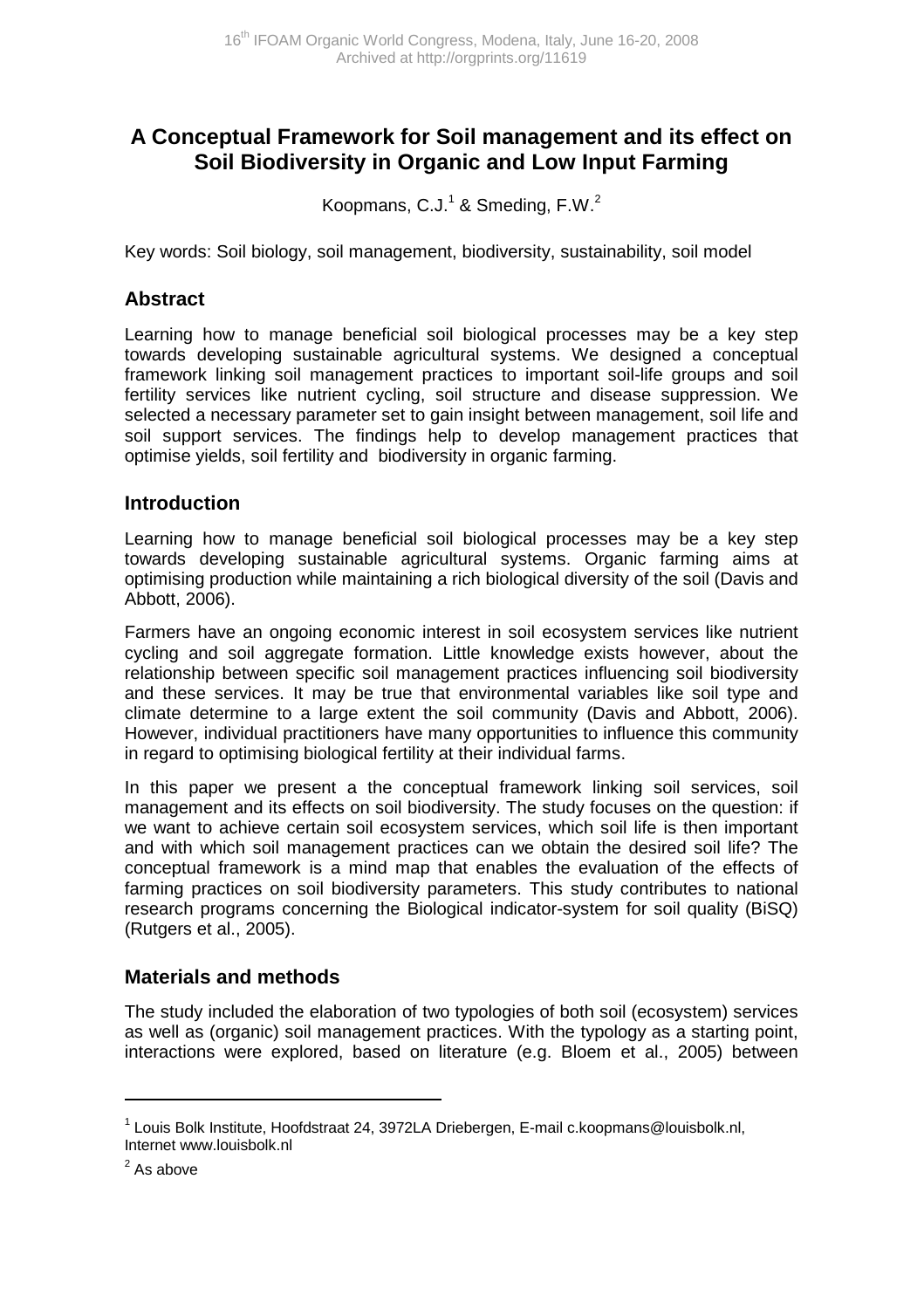important soil services and soil management practices like nutrient cycling, soil structure formation and disease suppression. Soil biodiversity is involved in these interactions. Parameters of soil biodiversity (based on BiSQ) were selected, that are supposed to be essential for linking management to soil services. The result was a conceptual framework based on experimental data, literature and expert judgement, that links soil management practices, soil life groups and soil services like soil fertility. Subsequently the framework was used to evaluate and understand the impact of type of manure on soil biodiversity and soil services, as an example of one of the most important soil management practices

## **Results and Discussion**

Figure 1 presents the link between the services an agricultural soil can perform, the most important soil management practices by farmers and effects of these practices on soil biodiversity and productivity. The soil practices in our study focus primarily on the soil fertility service and all services linked to soil fertility like nutrient cycling, soil structure and disease suppression.



#### **Figure 1 relates soil services to certain soil management practices and the effect of the soil management on soil biodiversity.**

Linking soil management practices and services can be considered as a new management tool. The choice of services reflects the local use of the soil by farmers (Rutgers et al., 2005).

In the conceptual framework of figure 2 the central question is: how to obtain a particular soil service? The framework clarifies the most important relations to soil life and requirements in terms of soil management practices. Therefore the framework consists of three important squares which are related to each other: soil management (including tillage), soil life and soil ecological services.

Additional to the three squares, the circle includes the management effects that are mediated by crop development i.e. the root system. As indicated by many authors soil management can impact soil life directly or through plant growth and especially root production.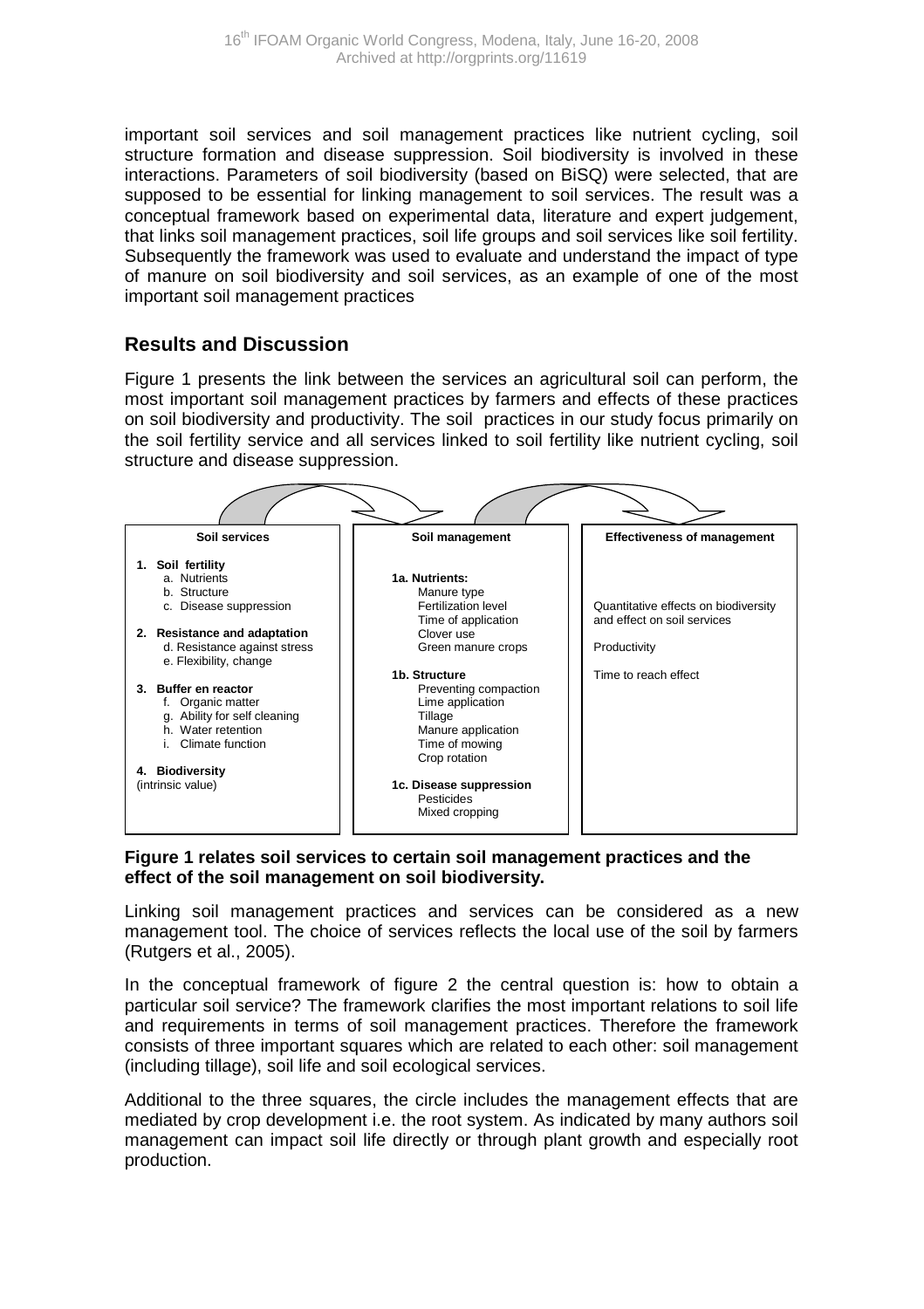

#### **Figure 2: A simple conceptual framework for soil management and its effect on soil biodiversity and soil services.**

The value of the elaborated approach is primarily the link between soil management practices and soil (ecosystems) services that represent the farmers profit and external demands (e.g. clean drinking water). Second: a conceptual framework can help the practitioner to better understand the soil-life black box. In this respect decision support is important because in practice different soil management practices are always taken simultaneously. The framework can show whether soil practices synchronise in their effect on soil life or work in the opposite direction. The framework is able to give an estimate of the impact of different management practices.

The soil food web structure and the life support services of soil organisms can be indicated by a selection of parameters (table 1). With this standardised parameter set based on the BiSQ (Rutgers et al., 2005) it is possible to determine the effects of management on these biodiversity parameters which should be measured.

An example of the application of the framework is presented by Zanen et al. (this issue). That study shows that soil management practices like organic amendments allowed in organic agriculture, alter soil life (i.e. nematode population) and change soil indicated by organic N mineralization potential. Other studies (Koopmans et al., 2006) suggest that changes in the response of crop roots due to different organic inputs altering the composition of the soil community over time.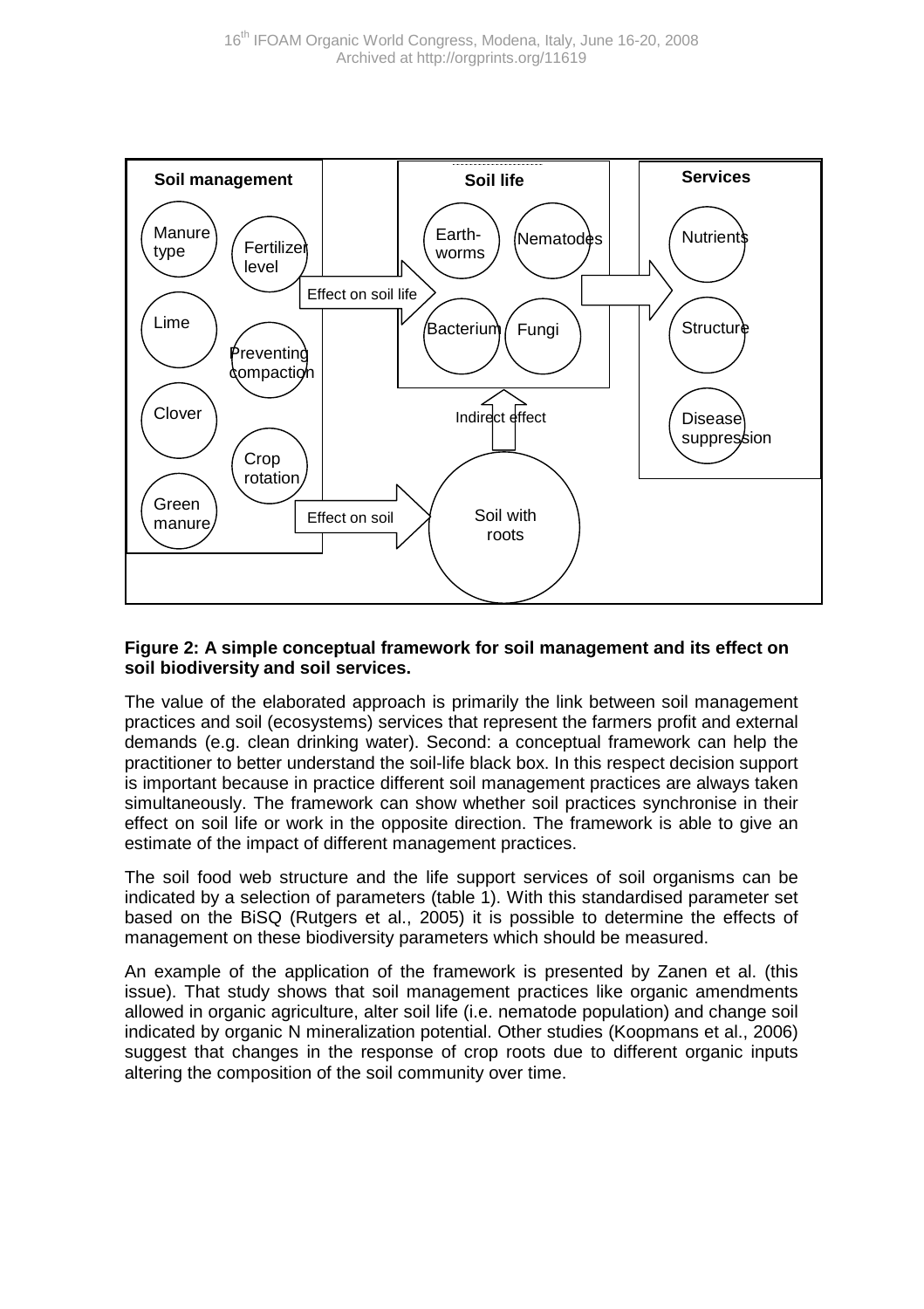## **Conclusions**

This study shows that important soil services, soil management practices and soil biodiversity indicators can be linked in a framework to develop sustainable agricultural systems that manage beneficial soil biological processes. This may be a key step towards understanding the biological mechanisms behind soil biodiversity. The findings could be useful to support management practices that optimise yields, soil fertility and biodiversity in organic farming.

| Area       | <b>Parameter</b>                                       | Unit                    |
|------------|--------------------------------------------------------|-------------------------|
| Biological | <b>Bacterial biomass</b>                               | μg C/g soil             |
|            | Thymidine incorporation                                | pmol/g soil/hr          |
|            | Leucine incorporation                                  | pmol/g soil/hr          |
|            | Fungal biomass                                         | µg C/g soil             |
|            | Active Hyphae                                          | $\frac{0}{0}$           |
|            | Pot. N mineralization                                  | mg N/kg/week            |
|            | Pot. C mineralization                                  | mg C/kg/week            |
|            | Bacterial feeding nematodes                            | n/100 g soil            |
|            | Fungal feeding nematodes                               | n/100 g soil            |
|            | Plant feeding nematodes                                | n/100 g soil            |
|            | Nematodes predators                                    | n/100 g soil            |
|            | Earthworm biomass                                      | g/m <sup>2</sup>        |
|            | Lumbricus rubellus                                     | n/m <sup>2</sup>        |
|            | Aporrectodea calliginosa                               | n/m <sup>2</sup>        |
|            | Lumbricus terrestris &<br>Aporrestodea longa           | n/m <sup>2</sup>        |
| Physical   | Structure crumb                                        | % in 0-10 cm            |
|            | Structure round                                        | % in 0-10 cm            |
|            | Structure angular                                      | % in 0-10 cm            |
|            | Plant roots 10 cm                                      | $n/400$ cm <sup>2</sup> |
|            | Plant roots 20 cm                                      | $n/400$ cm <sup>2</sup> |
| Chemical   | Organic matter, clay, pH, Ct, Nt,<br>Pt, Pw, P-AI, K2O | divers                  |

| Tab. 1: Parameters of the dataset of the soil biodiversity framework. |
|-----------------------------------------------------------------------|
|-----------------------------------------------------------------------|

#### **References**

- Bloem, J., Schouten, A.J., Sørensen, S.J., Rutgers, M., Van der Werf, A., Breure, A.M. (2005). Monitoring and evaluating soil quality. In: J. Bloem, A. Benedetti, D.W. Hopkins (eds.). Microbiological Methods for Assessing Soil Quality. CABI, Wallingford, UK, pp. 23-49.
- Davis, J., Abbott, L. (2006). Soil fertility in organic farming systems. In Kristiansen, P., Taji, A., Reganold, J. (eds.): Organic agriculture. A global perspective. CABI Publishing, Wallingford, p. 25-51.
- Koopmans, C.J., Smeding, F.W., Rutgers, M., Bloem, J., Van Eekeren, N. (2006). Biodiversiteit en bodembeheer in de landbouw. Louis Bolk instituut, RIVM, WUR-Alterra, Driebergen, 69 p.
- Rutgers, M., Mulder, Ch., Schouten, A.J., Bogte, J.J., Breure, A.M., Bloem, J., Jagers op Akkerhuis, G.A.J.M., Faber, J.H.,Van Eekeren, N., Smeding, F.W., Keidel, H., De Goede,